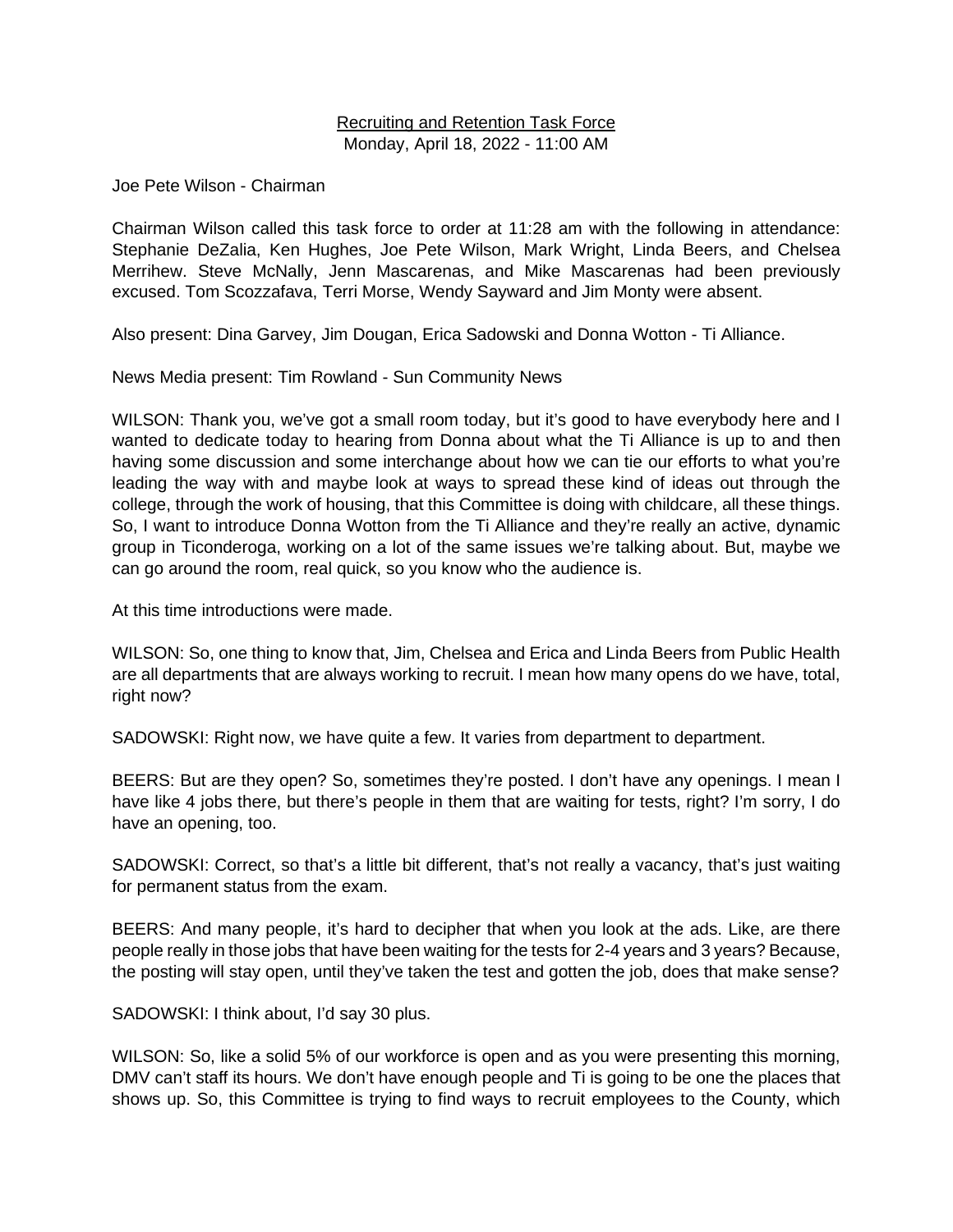really means how do we get the word out, but how do we make this a good place to work that's competitive for people looking for a job and seeing some of the work you're doing with getting young people into the workplace. So, maybe I'll turn things over to you, to talk about the initiatives. One last thing, so this Committee's working on; childcare, housing, and a broad bunch of strategies around getting, you know, it would be like through Personnel; marketing and streamlining the application process and getting the word out. So, it lines up with a lot of the things that you told me you're doing. So, I'll turn it over to you.

WOTTON: Great, thank you so much Joe Pete and thank you for inviting me here and for all of you to be here today.

You know, Joe Pete and I met a number of years ago when we were working on trying to create a trade school down in Ticonderoga and that didn't work out for a variety of reasons, probably all of which were the right reasons and when that didn't happen, one of the problems that we were solving for at that time was, less about the employers than it was about the students at that time. We were graduating almost  $\frac{1}{2}$  of our students, at the time it was like 30% of our students down in Ticonderoga who were not going on to college and they weren't going on to very much. You know they didn't have really great prospects there or didn't feel that they did. They were unmotivated to move their lives forward. So, we started solving for that problem and in the process the employment situation has gotten even more dire for the employers and now we're solving for both sides of that equation, both the students and the employers and making sure that we're developing a sustainable workforce development program for our area. Which when we think of Ticonderoga, we think of Hague, Putnam, Crown Point and Ti and sort of Moriah, all together in that, because that is the community that uses Ticonderoga as its commercial center and its business center. So, that's how we started to approach this and realized that we needed to start thinking a little bit differently about it and getting out of the box and solving for the issues, rather than trying to fix a system, in some way, just creating things that could start to work on this.

So, we originally started that process by engaging with our school counselors, who down in Ticonderoga we have two counselors in the high school for a couple hundred kids, they were, at the time, highly focused on two groups. The group of students that were seniors, applying for colleges that they had to help with their applications and essays and all that kind of stuff and then there's a group of kids, every single day that's in crisis of some sort and those were sort of at the two ends of the spectrum of those 200 kids and, you know, 70% of the kids that fell in the middle of that who, they just didn't have the bandwidth to help. So, we started with, we're like, how can we help you, what can we do? What would be helpful? And they just couldn't even verbalize anything, really. They were just too overwhelmed and so we started exploring, what's your day like and what are the things that you have to do? So, one of the things, at that time was that they were just, couldn't get to all of the kids that were graduating to help them with the next step of any kind and some of the kids were interested in getting into the trades or some other things that maybe they could go to one of the community colleges for. So, we created something very simple, they didn't have the time to like, some kid comes in and says, I want to be a plumber or a welder, you know, where am I going to send this kid to go get some training? So, we just took, off the internet, and all the college websites, what programs they teach, of things that, we concentrated on things that we needed in our communities, jobs that we needed to fill and who taught what and we created, something as simple as this little brochure that lists all of the 8 colleges in our region, from community college, one year and two year programs, in a variety of those different things, super simple. On the back it talks a little bit about money, half of these kids don't have any money to go to college, so they're not even thinking about it. You know, don't worry about that, go get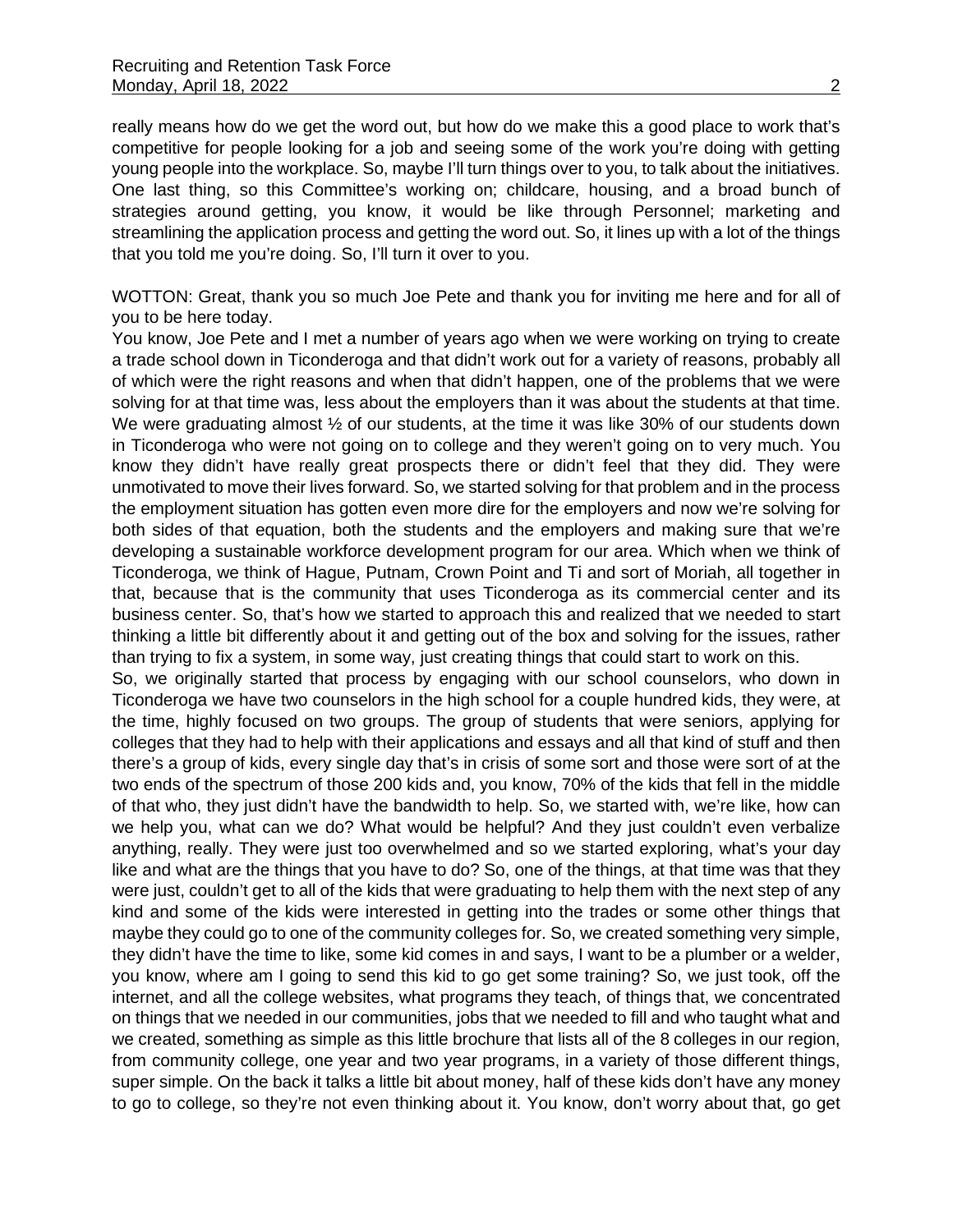yourself in, go find a program and we'll figure out the rest. So, we starting out helping them figure out how to get their financial stuff done, helping the counselors a little bit with that, figuring out where all the grant stuff, you know we just went and did the sweep, figure out where the money is. Let's not make that a hurdle and then all the admissions stuff, here, so they could just go online and do the application. So, it was a, this was like a two-week project, we just did the research, printed it up, it's now online and we promote, it's online in two ways; one is anybody, it's on our website and built for mobile, so any kid, any parent, anybody can go online and see it anytime. We update it annually, we do have a version of this in a drive that's a shared drive online, that we'll give anybody access to. If you want to print it for your school, you can print it for your school, hand it out to kids and parents, whatever. So, we've made it public for anybody in the region who wants to pirate it. So, that was like a simple thing the first year, but it's so impactful to the counselors and the kids, that that was like, it turned out to be a pretty big thing.

So, after that we started tackling getting kids connected with careers and figuring out what it was that they wanted to do and we started with something called Contractors in the Classroom. We were working with the technology class in school and helping to bring people from the community into the classroom to tell kids about what it was they did for a living and we had some rules for this and we still have rules for its current version and for the employers, we want them to tell the kids, like the truth about how they got where they got. You know, everybody has sort of a route for how they got there. I am sure you all do, you didn't all start in these jobs or maybe you did in some path, but then you modified a little bit. So, people say things like, well, I went to jail for three years, you know, we want them to hear that, because that's the reality for these kids and their families and those kinds of things. There is something on the other side of that, right? Or I thought I was going be a dancer and now I, you know, do something else, you know whatever. Tell the story of how you got there and all the different things you did in-between, so they can see that career paths are just that. You know, a goal of something as nebulous as success in the end or financial independence or whatever those things are, a family or whatever those things are. You get there by following opportunities along the way. So, we tell those stories. So, Contractors in the Classroom also taught a skill. Each time somebody came in, they taught the kids how to do one thing. One of them was scribing wood railing together without any nails. Kids went home and built new railing around their porches. You know, it was just fun stuff and cool people to bring in, but COVID hit and Contractors in the Classroom went out when all the kids went out and then was restrictive coming back in. That happened in March, by the time we got around to fall we said, okay, what can we do here? And we worked with John Donahue our principal and the counselors to figure what could we do and we couldn't be bringing people into the classroom, so that morphed into something that we call, Students in the Field; which is now in its second year and really flourishing. And Students in the Field takes small numbers of kids, usually 5-6 at a time to some job site or other and we talk to those people about what they do for a living and see, first hand, how that goes. It can be out with Tony DeFranco to look at designs for a landscaping project along Lake George that has a lot of environmental issues related to it and then we go to that site and we look at the drawings again, in relation to actually seeing the site. It can be Amanda DeFranco, who his wife, who's a large animal vet, going out and doing an examination and treatment of a horse. It's contractors, like general contractors and other disciplines, it's IT, it's Hudson Headwaters, it's anything that has a job in our community that you could be training for.

So, those three things have been really instrumental, the last one is scholarships. There's two more. Scholarships; some kid decides that they want to go to some training course here, again, we want to remove the money thing. We've raised money each year to do \$25,000.00 to \$30,000.00 in scholarships. The scholarships are to remove that last barrier that they have. All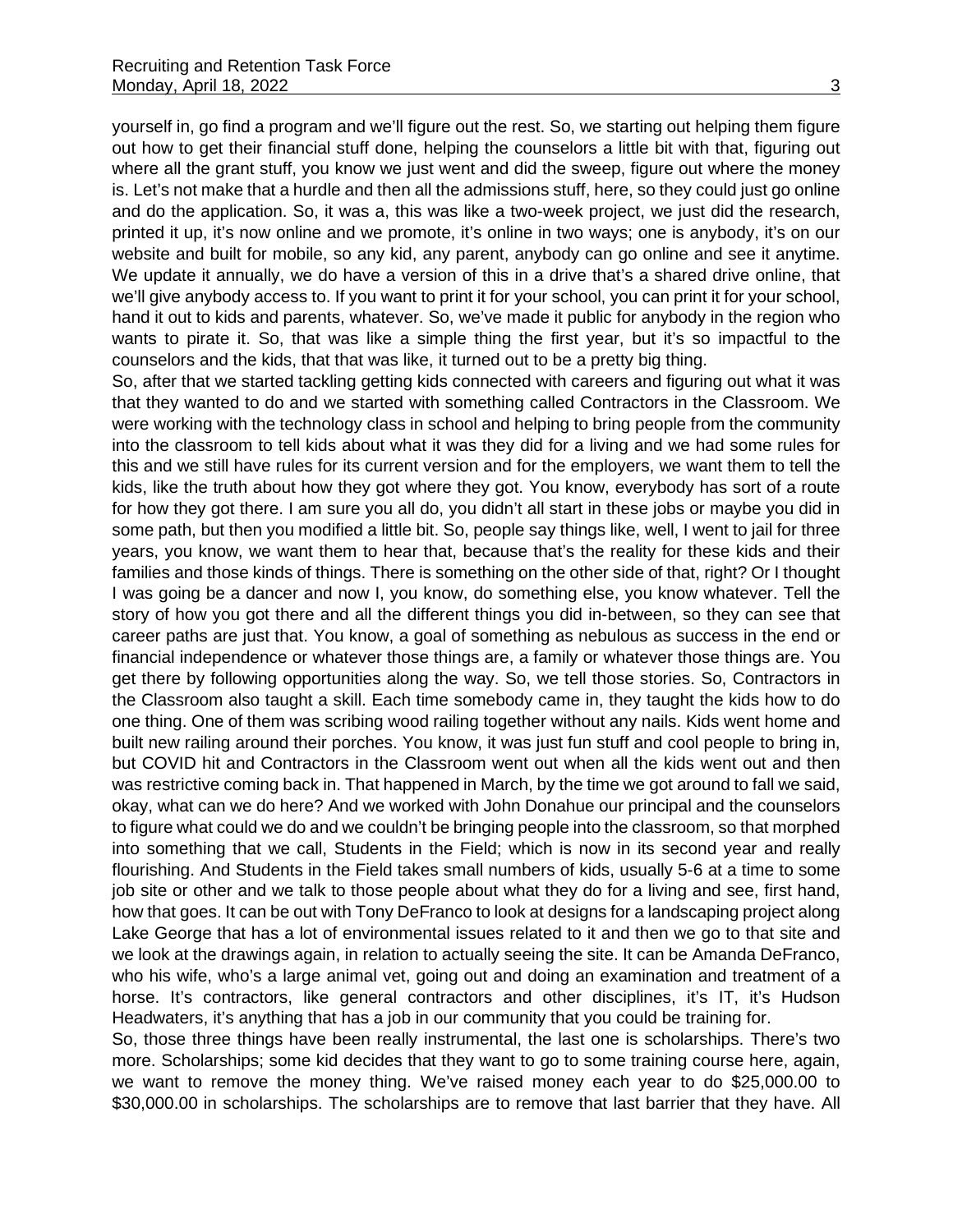these kids are eligible for Pell Grants and things like that, but our system it set up, through the State of New York with the assumption that every kid is pretty much in commutable distance to a community college. So, aside from a couple of general ed. classes at Ticonderoga, you won't find any of these things in Ticonderoga, in campus. So, our kids have to go hour-quarter, hour-half away and that's not commutable distance, so they have another \$7,000.00, \$8,000.00, \$9,000.00 on the other end of this that nobody's going to fund for them. So, we do. We basically make a deal with the kid, we have them have some skin in the game. They've got to do summer jobs and things like that, a couple of grand together, usually their family has a small contribution, whatever's left, we'll take it and we get private donors to donate to the fund. We're really excited, we're just about to announce that we have a private donor who just donated \$100,000.00 to endow our scholarship fund. So, we're going to start there and build it. We would like to have about \$250,000.00 to be able to generate what we want to generate.

And then the last thing is, you know we spent all this time with employers in the field with kids, there's a last step, you can't leave out that last step and that last step is actually connecting those two for employment and making it as easy as possible to do that. So, we have a job fair coming up on April 28<sup>th</sup>; which we would be happy to have anybody come and participate in and, but, instead of having just put everybody in the room with a table and let the kids pass through, we want it to be a little bit more facilitated than that. So, we created a catalogue, we went to all the employers a month ago and said, what do you have open, especially for seasonal stuff, but also for graduating seniors, for full-time, what do you got open? Give us a little description, we'll put it in our catalogue, we took this to the kids, a week ago we gave them to the school, they went to every, basically homeroom group and gave them the catalogues, talked to them about this, the kids can look at all the jobs, fill out the piece on the back that says, I'd like to interview for these things and we collected those on Friday. This week, we'll work with the employers to make sure that they have all the applications of kids that wanted to interview with them. We have 87 interviews that we have scheduled and that's sort of the base of the job fair and then also, additional kids, like the sophomores and stuff and the freshmen, will be coming through the job fair. They can add more interviews, if they see something that they didn't think about before, whatever. The counselors work with them all to make sure all their working papers are in place, so everybody's ready to go to work and to get a job.

Again, with stuff like this, we'll put the original artwork up on our shared drive and you can go there and do a job fair in your town or do one for the County in a similar way. You can steal our material. We highly encourage it. You know, some of these things don't even have a logo or anything on them, so you can just steal it. Most of the, all of the photos that are in them are off of Canva, so they're in the public domain or they're our own photos that we take doing stuff.

So, our goal here, as you can see, is to really, you know, cradle the job, get them interested. One of the greatest pieces of data that we have here about this program is that in 2018, 3 years ago, in the fall, there were 8 students from Ticonderoga, which is Ti, Hague and Putnam that went to CV Tech, this year there are 41 and that doesn't include the 51 that are in the New Visions Program. I mean, you know, just in a couple of years we've really changed, not only attitude of the kids, which has really, but we even have a lot of, the counselors tell us, that there are a number of the kids that are going to CV Tech who are college bound, they just want other skills and a different way to go to school. So, we're really starting to impact how kids feel about their futures and what they want to accomplish at the high school level even to be able to go out into the world. And then, we've done a lot of promotion, we're a 2 ½ person organization. Myself, I have one person that is completely dedicated to communications, our website, our press releases, our social media, I don't know how many follow us, but Tim can tell you, we're really prolific and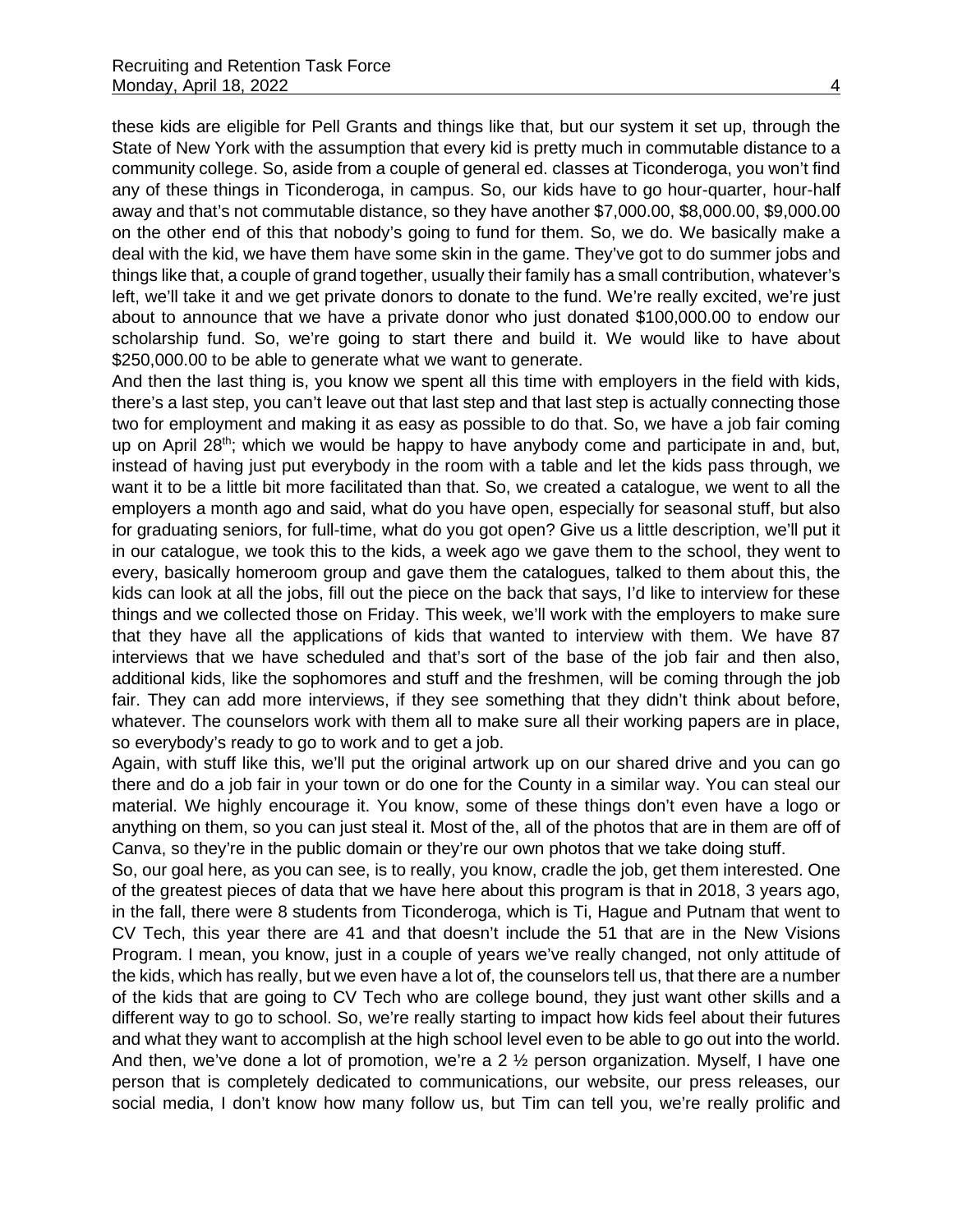shameless in self-promotion about these programs, because it has really changed how the parents view vocation education and skilled training, how our community in general has embraced it in such a big way. Our employers, our families, you know, it wasn't that long ago that they were like, those dumb kids, those 8 dumb kids go to CV Tech and now we're having trouble funding it. The first two years when we were building this, we did not have money in our school budget to pay the tuition for these kids to go to CV Tech and we got a federal grant two years in a row and that helped with about half of the tuitions that we build there, but last year when we applied for it, they turned us down, because we've been a little too successful at this and they want it to be selfsustaining. They want us to have those tuitions in some other way, you know from our tax base or something, which is not happening. So, we're in danger of being a little too successful here with this, but we'll take it, you know. Ti Alliance is an organization that is privately funded by design, but I would like us to get more municipal support, State, Federal, municipal, everything that we could get, because we could do more with it, but it gives us the opportunity to be a little out of the box on a lot of things. But, something like this, if we have, we have a really great community, especially around the lake there. We have a lot of seasonal people who have means and there are incredibly dedicated to this community, whether they live there, full time or seasonally and they're willing to support our organization. They're willing support these programs. You know, when we need money we can make a few phone calls and get, you know, a few grand here and there that we need, you know, a lot of this we haven't been able to, nothing fits into like the State funding parameters, and the Federal funding parameters. Nobody's doing programs like this, they just have it, so they have trouble figuring out how to fund us for this stuff and actually the only funding that we really have is that ½ person on our staff, Melinda Fuller, who coordinates our school program and you've just got to have a body to.

So, some of the other things that are available in our drive, if you want to do a job fair; there's a job fair spreadsheet for organizing your job fair or for organizing your students in the field trips. You know, have like, we have genericized our logs that we keep, that Melinda, her call logs and her scheduling logs and everything. Just pull them off, don't reinvent it, just start working on stuff. But, it does take a body, there are virtually, I think we spent this year, we'll probably spend, maybe a few hundred dollars on the entire year's, Student in the Field Program, with the exception of Melinda, but actually out of pocket. You get people to fund this stuff and they want to fund the project, they don't want to fund the overhead. There's nothing to fund here, it's just work, you know and that makes it a challenge. Fortunately, we have people like Adirondack Foundation and Pearsall Foundation and Cloudsplitter and some of those folks who funds us, so we can pay Melinda to do this work.

Anybody have any questions on sort of the student programs?

MERRIHEW, CHELSEA: I think that's fantastic. My husband and my brother are both contractors, carpenters and they joke that they're the youngest ones in their field, at 40 and 37.

WOTTON: Yeah, well, you guys know, here in whatever town you live in, our population, our working population is aging, I think the median age or the average age in Putnam is pushing 60. In Hague it's in the high 50's. Ticonderoga brings it down, because they have more family population there, so theirs is, but it's still well above the State average and if you look at just the working population, the average age is something like 48.

MERRIHEW, CHELSEA: And there's very few people in the trades.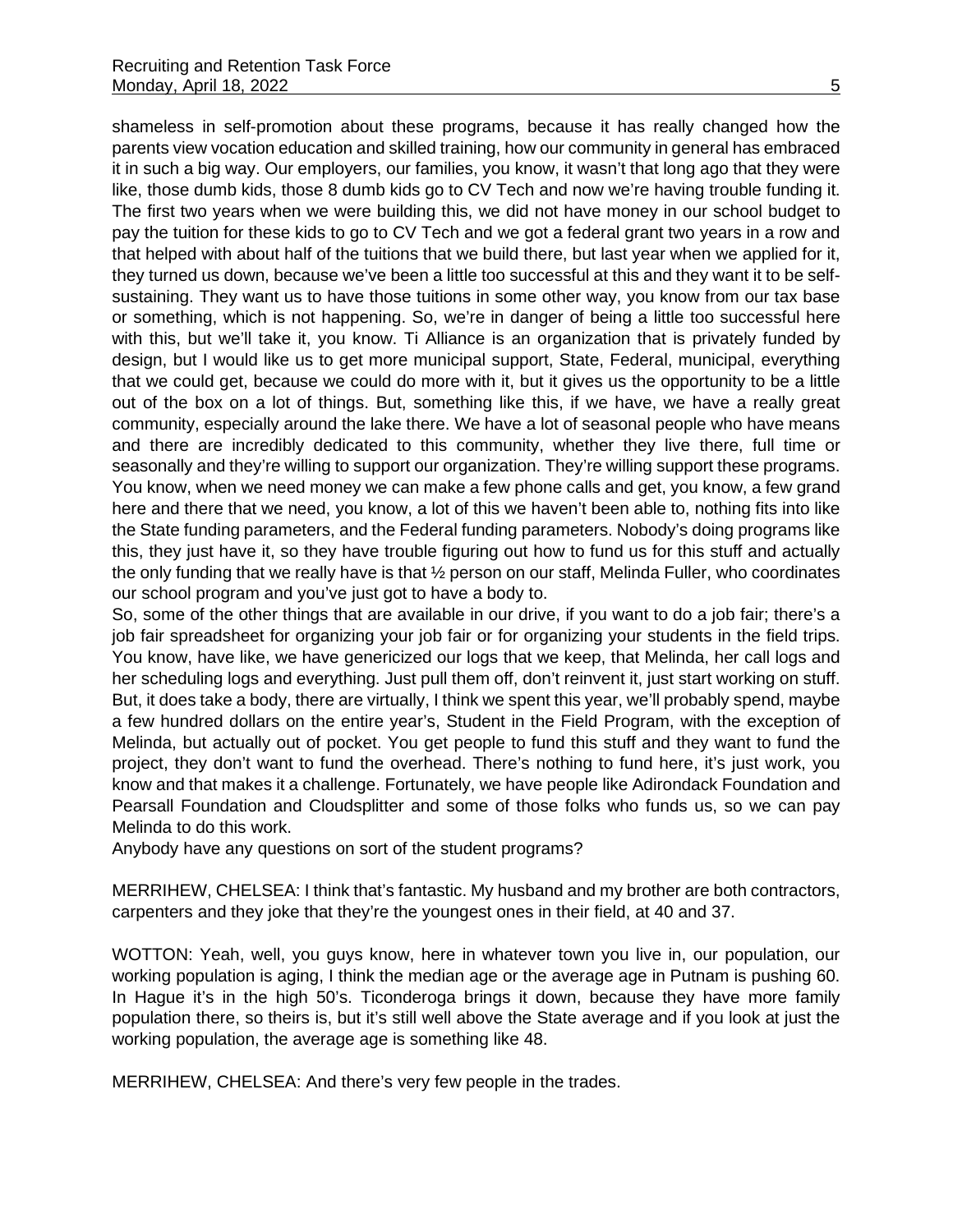WOTTON: Very few people. So, our job fair next week, we have 9 kids that are going to interview with R.A. White for jobs there and kids will go into that, if they have some mentoring and the connection. You know the kids, their parents nagging them and they're too shy to make a call and call somebody up, they don't know who to call, but they would like to work in the field.

MERRIHEW: And taking the stigma off of the trades. When I went through school, BOCES was for the troubled kids, it wasn't ever promoted to anybody else.

WOTTON: As an advantaged.

MERRIHEW, CHELSEA: Right

BEERS: My kids both went to New Visions, which was part of BOCES, but we didn't have New Visions in Essex County. I paid tuition and sent them to Glens Falls, because we didn't have a New Visions Program.

WOTTON: They're really building it here and it's getting really good and we really want them, so I sit on the Board of BOCES and started that last July and the reason why I took the position was, obviously, I'm a little interested in education, but I really wanted to understand I little bit better about how they work and stuff. So, now, I'm there advocating for my community and pushing them really hard to make sure that we get, we need childcare staffing, down in Ticonderoga and we need culinary support down there and I'm really want them to get those programs migrated from Plattsburgh down to Mineville. We've added, what have we added, 30 some kids to their enrollment in Mineville, let's give those kids the opportunities that they have in Plattsburgh. So, I can be on my education soapbox all day long.

SADOWSKI: I think another thing to add is, to the kids that are college bound, who are able to come back to here and have those internships, you know to have that. So, you're having kids, I know this because, I've had two, one just completing college, they had to go elsewhere for it. Now, my son got his two years of paid internship with IP and that's where he is right now. My daughter had to go elsewhere, because she's a business major. There's nothing here for internships that she needs to have, so she's going to be in Albany area. You want them to be able to come back here and sometimes I think, if they can see, you know, hey, I can use my degree and stay where my family is I mean a lot of kids have to go elsewhere and that's just another thing that we don't have here.

WOTTON: Well, that's another thing that I think we're going to be working a lot more, so we've built these programs over the last three years. We think there's a bunch of others here to finish out that conductivity of getting people to move here, because they can see that there is work opportunity for them in whatever their field is. You know, we've got a lot of health care jobs at Hudson Headwaters, throughout the area. You know, Ticonderoga is really expanding the Ti hospital with UVM is expanding, we have teaching opportunities, but we have a lot of other things through sort of succession. We walked about our workforce getting older, we've been working with Centers for Businesses and Transitions to, they, I don't know if you know them at all, but they have a program that helps people figure out succession for their businesses. So, we have a lot of people that are aging out and need to sell their businesses or just retire or whatever and the last thing we want is for those few service businesses that we have to go away. So, I think part of that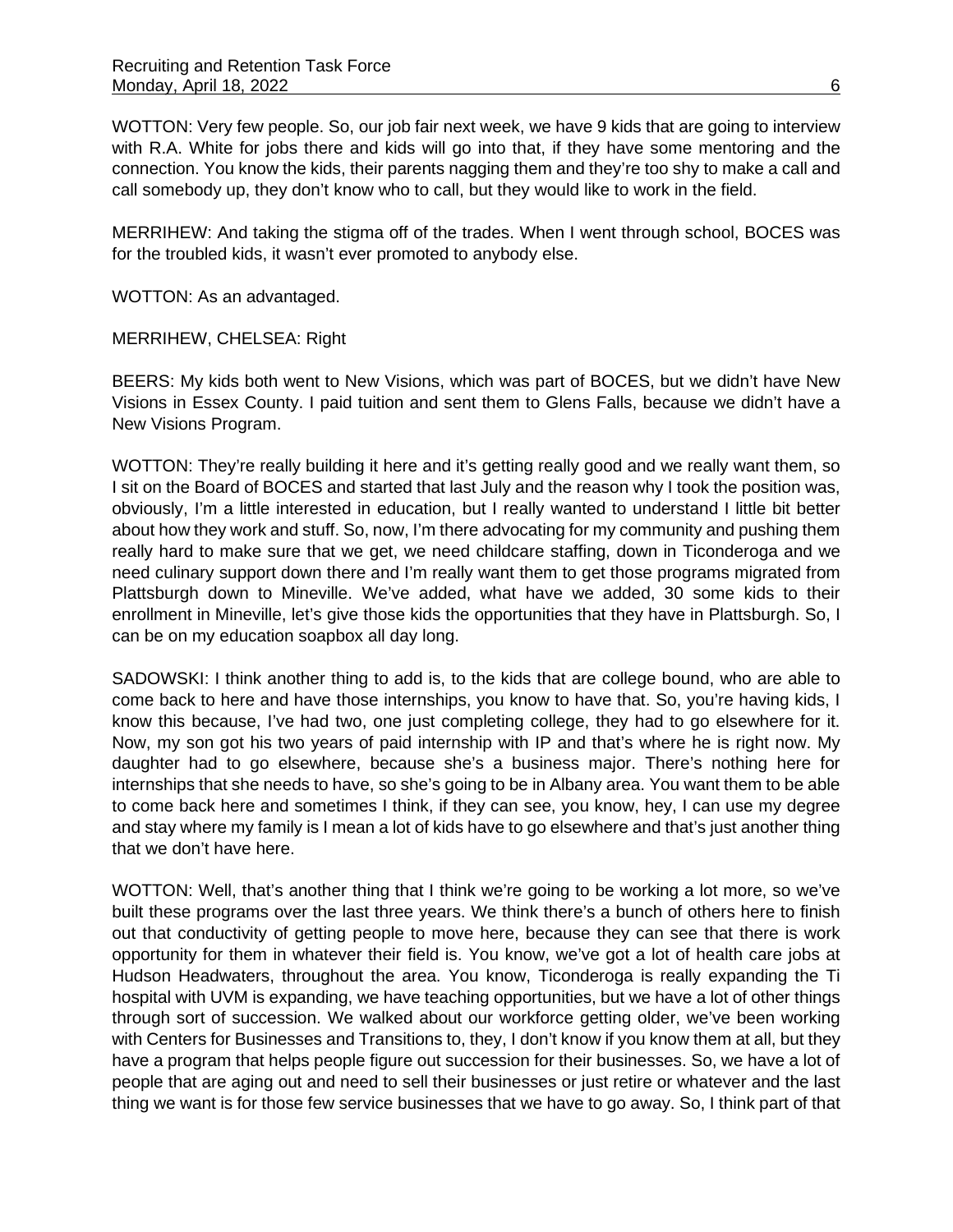succession planning is helping kids come back in business capacities that can help those people, you know, do those internships with some of these businesses, help those people with their transitions or even become a part of those transitions and maybe take over some of those businesses. So, I think there's a whole other place to go here in that respect.

BEERS: Also, have, I'm on the Board of Hudson Mohawk AHEC and they do a lot of, so that pipeline building for health care systems and we've been in Ti School a lot and we do the EMT, the EMS training in the summertime and the paramedics come and all of that, but yeah. So, from a department that takes on lots of interns, which I do, I take at least 4-5 nurses a year, I am taking on kids from St. Lawrence this year, kids that are speech, OT and PT. I do say though, it's overwhelming on my end to get all these interns in. I mean there's an ask and especially if they're here, really as an intern and I have to have a program that's very specific, each one of them usually has a goal and I have to pair them with somebody. So, it's not as easy as everyone likes to think, especially the nursing.

# WOTTON: No, it's a real investment.

BEERS: It's really an investment, taking on public health nurses and I would love to say they came back to me and it's disheartening, sometimes, but it's a lot of work on our end and a lot of, not that we don't enjoy it, we really always believe that we're going to get back, but I don't want anybody to think that it's an easy lift just to take on these interns and have extra staff that has their own agenda and whatever and just to be fair, they haven't always been great, right? And then you're like, oh my.

WOTTON: Right, you're sending this person out there into the world.

BEERS: Anyway, it's really great, I really do appreciate and love what you've done. I am from the Schroon Lake area and they've had several mentorship programs that we've been involved in over the years, but this one really seems great.

WOTTON: Yeah and you know, there's always more that we can do in so many respects, but I think it is sort of a number games. You know, if you have enough kids that see an opportunity in your community, you're going to have more of them coming back.

# BEERS: Right

WOTTON: If you can show them where their place is here then the more that we can do that, the more that are going to take that option or you know, have some life alternating event like a global pandemic. Where we had just started creating our co-working space in Ti, we had a very generous building owner, right downtown, who, I've been talking about this for a while. My previous life was in hi-tech in California, so you know, they've been remote working for decades and you know I said, I think we should have a co-working space and my board members, said, what is that? You know and I said, you know I described it and they said, do we really need this? Yes, but they're really supportive and they were like, whatever, you know, do what you're going to do, we love you, do your thing and so for nothing, literally, I don't know, \$100.00 maybe we spent. That landlord created a space for us, we went on marketplace, Facebook Marketplace, found somebody with a bunch of cubicals, that was downsizing, put it out on our Facebook and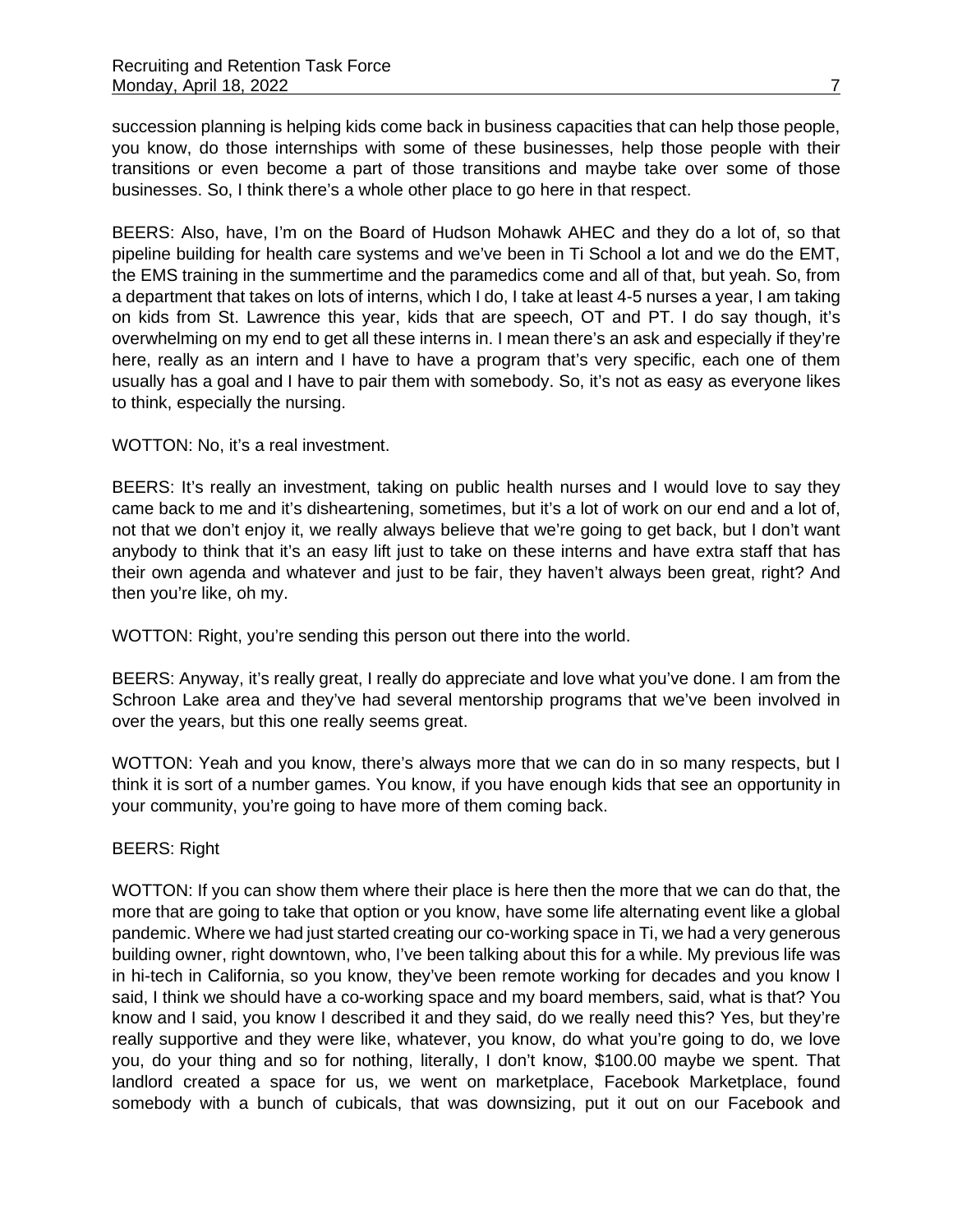Instagram pages that we were looking for furnishings and we have a 10 space, co-working space with a conference room and another private room that now accommodates, is pretty much full in the summertime and it didn't really cost us more than a nickel, even the plants are donated. But, it looks really good and professional, a lot of the stuff matches. IP had a bunch of stuff in a second round, we had to expand it, last year, because we were too overwhelmed, we doubled our space. You know, you can do this for nothing, you know.

DEZALIA: Yeah, I spoke to you about that and I just was telling Ken that we're working on one of those in North Hudson.

WOTTON: Yeah and you know, you don't really have to appropriate a whole lot of money.

BEERS: Well, it's really important for us, especially for North Hudson and some spots, because not everybody still has access, so they literally have to.

DEZALIA: Well, that's why I'm doing it, because I have people sitting in my parking lot doing their work.

WOTTON: We have a lot of people in Schroon Lake, Eagle Lake, all around, you know, Ti, Hague, Putman, one of our full time, we have a full time person that commuted from Vermont for a year and they just moved to Ticonderoga, you know, everybody's got broadband issues and some little pockets and whatnot, we're not going to solve that completely for a while.

BEERS: But, you've got the solution.

#### DEZALIA: Right

WOTTON: And some people just want to work in a professional setting, especially in the summertime, when their houses are full of family and children and you know, really hard to have that nice quiet conference call or zoom or whatever when you've got 3 year olds.

BEERS: Do you rent the space?

WOTTON: We do, but we make it super cheap. It's \$15.00 a day, but then you can have a month for a couple hundred bucks.

DEZALIA: Yeah, Saratoga on Broadway as one, that's Saratoga Co-works and if you go to their website, what I liked also, it was a networking opportunity of small business entrepreneurs. So, you get them in a space, they'll talking and they're networking and stuff, so there's bigger benefits than just the desks there.

WOTTON: And we a have little bit more space next to us that we would like to do some sort of incubating a little bit and do that in this next door space that would be its own space, but you could put a couple little start-up things in there. If I had a little bit more time, I'd already have an engineering team making a little company in our town.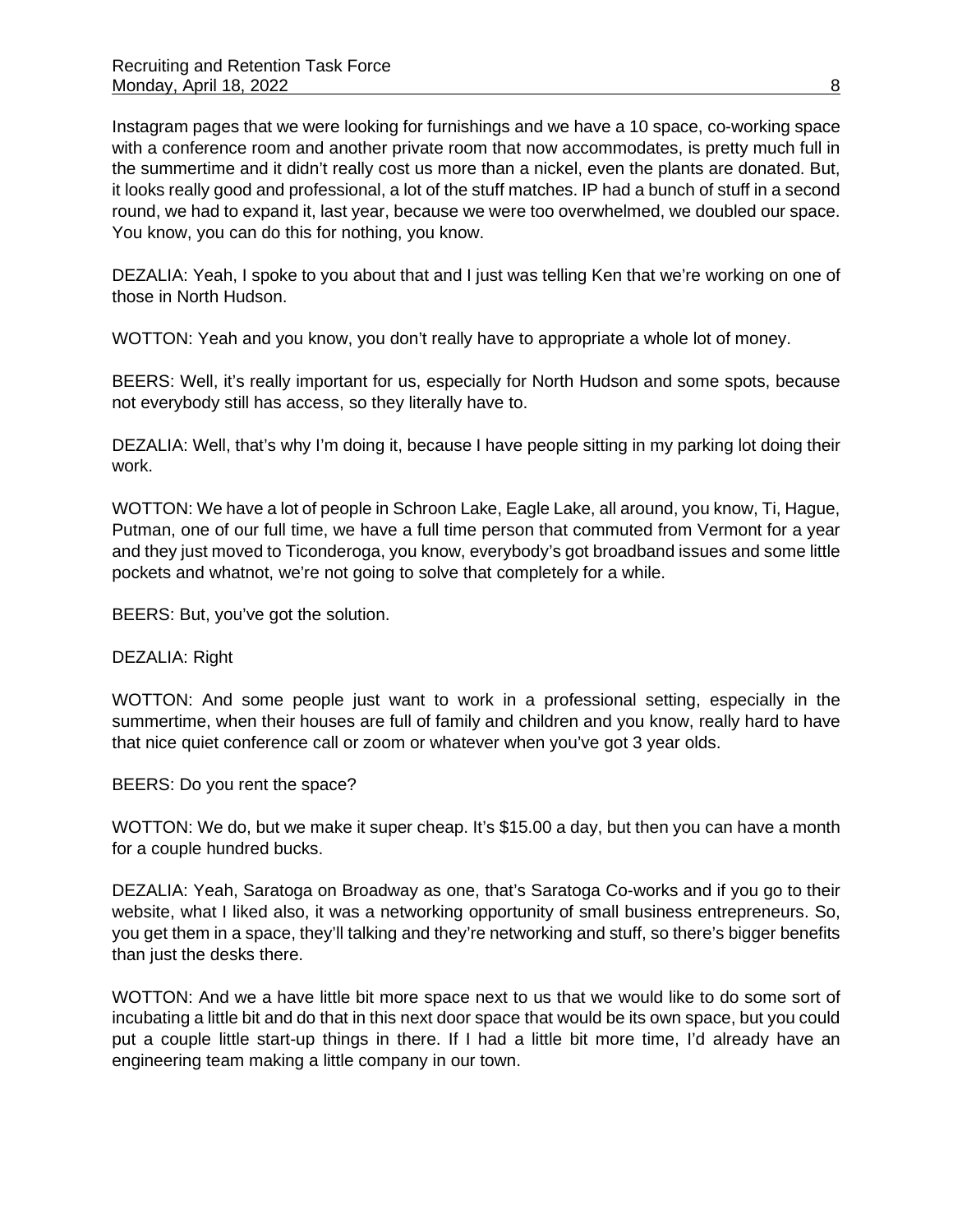WILSON: So, to change to childcare. So, this Committee working with ARPA funds is supporting ACAP.

WOTTON: I saw that.

WILSON: Okay, good.

WOTTON: So, here's our perspective on childcare. ACAP and Childcare Council of the North Country have some really great resources now, part of the Federal stuff, part of the State stuff. It's been, you know for a decade we've been talking about the problem of childcare, but never funding it. Now, they're funding it and that's fantastic. As you guys all experience in your communities, the challenge is that in-home childcare is dwindling and that's the reason why they're focused the way they are. Last fall we went to North Country Childcare, we went to those guys and said, hey, we've got somebody who's interested in doing a public thing, here, in Ticonderoga and would like to start like a whole business doing it and it was a short conversation. They said to us, you're not doing to be able to do that and it's a matter of the legislation and restrictions and things like that and what's mandated to you that you can't make the dollars work. You have to have a certain ratio of teachers to kids in various age groups and if you pay the minimal wage, which is what the going criminal wage is, not that I would editorialize that at all, yet, we can't expect people to want to work there, if you're going to pay them minimal wage, anyway, you still can't meet that gap with what you can charge for childcare. It can't be done. So, we're like, geez, that's dismal. You know, we got somebody that wants to do this and you know we can help fund them a little bit, no can do. So, we said, okay, well, let's see what we can do to help support those guys in getting people interested and we did a lot of, some promotion on that and we can't get people to bite. In fact, I don't how many, I am sure you've all, now, read their childcare report from last fall, the Childcare Council of the North Country, Essex County has one slot for every 4.3 kids that need childcare, under the age of 5. Ticonderoga is a little bit higher than that at 4.6. So, since that report was done, Ticonderoga area has lost 2 additional providers. At the end of this school year, there will be 16 slots in Ticonderoga for childcare. This spring ACAP, so those guys have created phenomenal programs. They've got SBDC involved, where SBDC will help anybody create their business, set up all of their accounting, even do some of their accounting for them, you know, they'll help them with those services, because that's what holds a lot of people back from having a business; right? So, okay, we'll help you with the business side of things. ACAP has got all these new training things and they're doing them in the evenings and Saturday, anything they can do to get people to come to them, make them available. Just a tremendous amount of support and new programs that are coming out there. I went to one of their evening sessions, I tried to go to one of their evening sessions, earlier this spring, last month. I was the only one there. Cynthia Johnston, who's our supervisor at our school, she went to one on a Saturday morning and she was the only one there. So, as much promotion that's going into that right now and hopefully, more promotion will support that, but right now, we've got people leaving the business and not coming into the business. We do, however, have a lot of people, not a lot, about 6 people who have contacted us about our new approach to childcare here and creating a public space, because they're all providers that have done home providing before or who worked in a home providing situation, who just didn't want to do it in their house anymore or moved and they didn't have the facilities that their previous bigger home or whatever those things are that took them out of the business. Most of them just didn't want to do it in their homes anymore, they wanted to reclaim their lives a little bit, but they loved taking care of kids, they're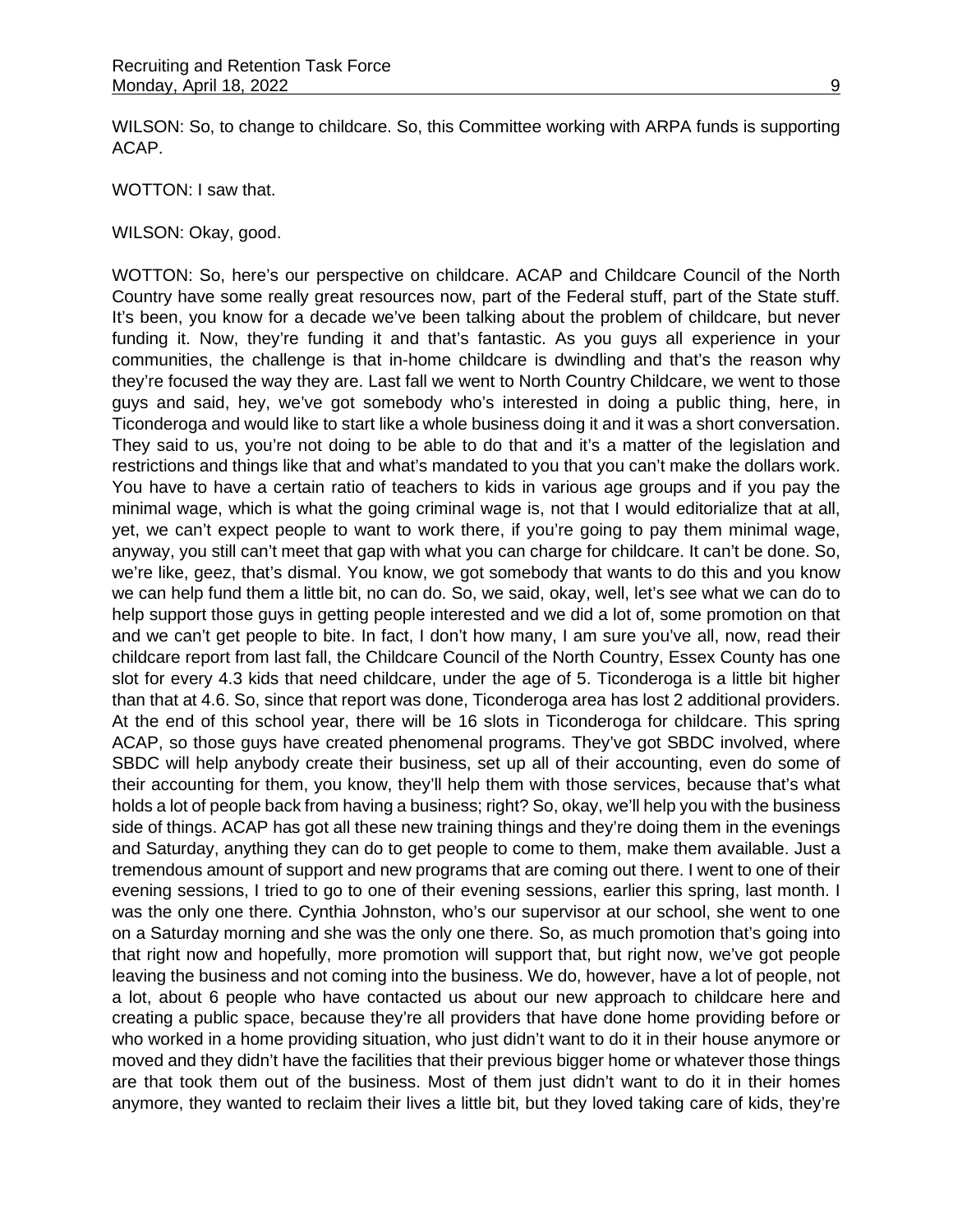licensed providers, they could work in a public facility. So, we have been working, now, along with Cynthia and the school in creating a public facility. We've had a couple of different potential opportunities for where that would go, but we're currently concentrating on our school. Two or three years ago, two years ago they moved, split up our middle school so that the  $5<sup>th</sup>$  and  $6<sup>th</sup>$ graders we're going to the elementary school and consolidating the  $7<sup>th</sup>$  and  $8<sup>th</sup>$  grade to the high school. So, there's a section of our elementary school that used to be the middle school where we have three rooms, big rooms, next to each other, one of which was a Home Ec. Room, which would be ideal for infant care. It's already got all of its plumbing and its food service things, refrigerators, appliances, sinks, all of those things in it, a door to the exterior, to the outside, that has a parking lot for pick up and drop off, right outside, a lawn next to that that could be a great playground and that is in an unused section of the school and then we would have two other rooms for toddlers. We've had the Office of Child and Family Services there, along with their certified safety people, ACAP, Childcare Council folks, all coming in, working with the team of contractors and architects to figure out how to turn the two, basically ready rooms, that we currently have 100 and some odd kids in that school, already and we can't do it for less than half a million dollars. It is, we've got staff, we've got funding, we've got private funding that will step up and help us with these costs. We can access some State funding for some. We have a provider, Healthy Kids is the largest provider in New York State of childcare, outside of New York City and they have a, their closest facility is in Old Forge, they have one there, but most of their stuff is sort of Syracuse and Hudson areas. They have 22 facilities or something. They would like to come in and run this for us. They can get a desert grant, a Childcare Desert Grant to help do it and we can't figure out how to turn three school rooms, where there are children in the school into childcare for less than a half a million dollars.

BEERS: \$500,000.00 we're talking? I'm sorry, just half a million always sounds like a lot more than \$500,000.00 to me, so interesting.

WOTTON: Yeah and it relates to…

BEERS: Yeah, what's the cost?

WOTTON: The cost is in doors. Doors that cost \$36,000.00 a piece, we have to have another door. Okay, we'll give you the \$36,000.00 for the door. We don't understand that, but we'll give that to you. But, the current three rooms don't have a wall that goes all the way to the ceiling. They're built up of different, like lockets and stuff like that, so you have to close them to the top; which means that you must have a separate HVAC system just for those three rooms, even though they could be properly serviced by the existing one. You have to close them off and make its own thing. You cannot have any egress, whether it be for secondary or primary that has any other functionality whatsoever. So, we have one outside door on the side, we can put another outside door over here, but one needs to be diagonal and it cannot go into the 15-foot-wide corridor that is there, because it is shared, some other way, even if it was just an emergency exit, it is shared with other people and so the fix for that, we keep having these fix for this one thing. The fix for that is to create an L Shaped corridor, 4-foot wide, fire trap, I'm thinking, inside other the other walls so that nobody else can use their egress that they have to use.

BEERS: So, these are OCFS regs., within a public school that are different, that's why they never match up.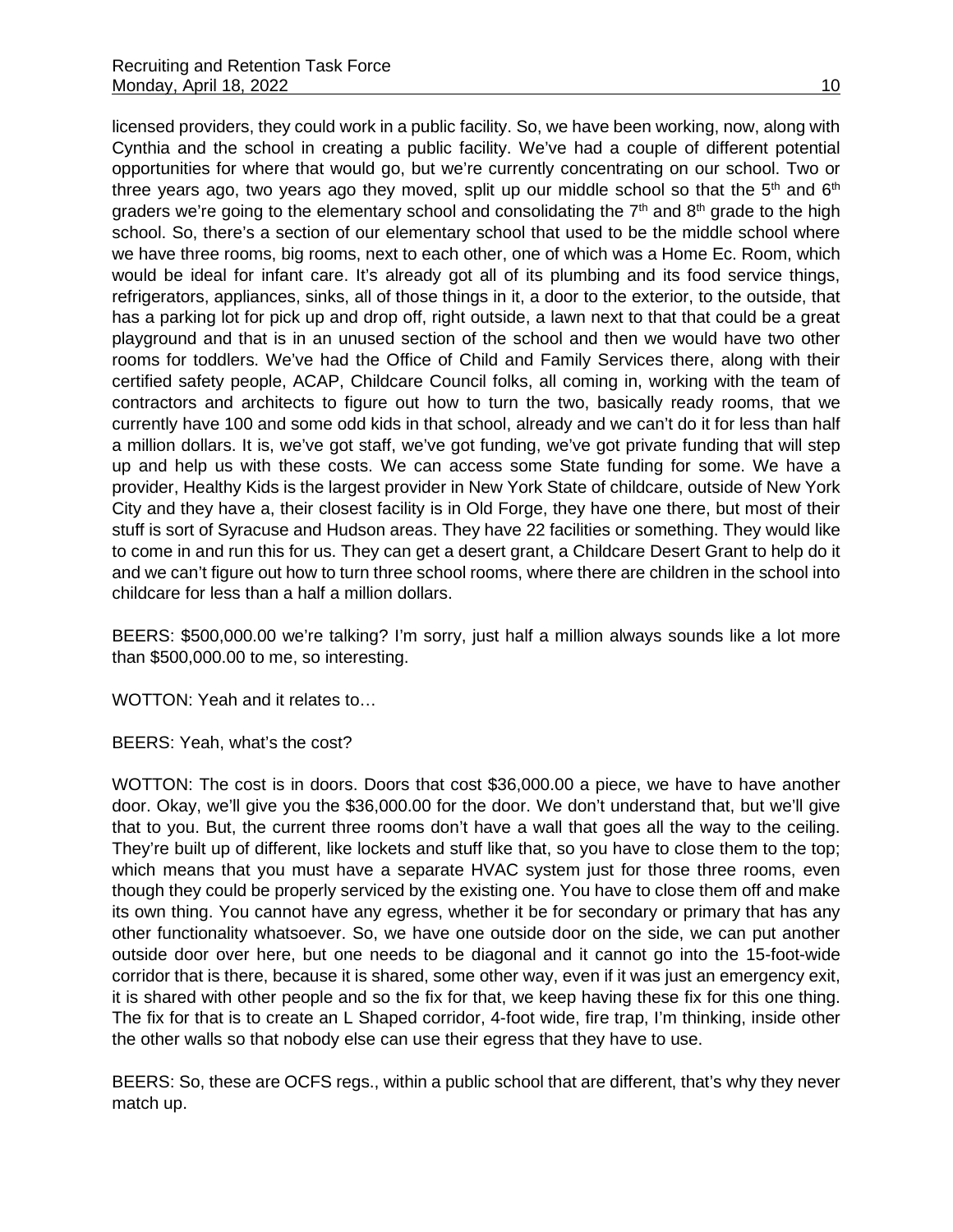WOTTON: Well, so we have 2 different versions. We have to satisfy SED, the education folks, because they own the school and we have to satisfy OCFS for childcare.

#### BEES: Okay

WOTTON: And those two things don't mesh very well, so we're having to invent other things.

WILSON: Well, that's interesting, because we talked in the long term, if we get the school here, what a great facility it would already have built in for childcare and it sounds like they're dreaming.

WOTTON: Well, or you're looking at a half a million bucks or something, you know or whatever it happens to be for your school, you know it depends on how that's structures, but the, so the, right now we're pretty focused on the school. We don't really have another facility that would be as good as that.

BEERS: How many kids would go there? What would be the openings?

WOTTON: We did our own childcare survey, because we really wanted to understand for our community what we were solving for and often times, we're so far south here, that a lot of the data that we get on Essex County and stuff is pretty much skewed to the more northern part of the County with Placid and Saranac and some of that stuff up north, so we really wanted our own data. We had 103 people respond to our survey and ultimately the key number is that we have about 87 kids that would go here, if they could.

#### BEERS: Sure

WOOTON: So, you know, we're never going to solve, and we only had 103 respondents. We sent it out to all of our major employers who put it out via email to their teams. The school put it out through their parent system, teachers.

BEERS: I guess my question was, how many can it handle? Not how many would go.

WOOTON: It would handle 57, if we can build it out the way we want to build it out and the way Healthy Kids needs to build it in order to make it doable for them. They have the business proposition here, how to make it and they're a business, they have to run it profitability or at least break even or not quite break even, because, hopefully, they also run afterschool programs and so we're talking about giving them space for afterschool, as well. So, that's a more profitable endeavor. So, between those things they think they can do it and are totally onboard for this, they've already put in their initial application for desert and are working on their final app., you know, we're moving forward, one way or another here. It just doesn't have to be painful and so, you know, in talking to some folks last week on the Southern Adirondack Childcare Council and sort of talking about our plight here, they were like, yeah, we spend a couple of decades trying to put conditions in place to make our kids safe, you're probably not going to be that successful in getting them to alter that and make it to accommodate your particular situation here and I said, how many childcare, public facilities do you have down in that area? There are five or six of them and so we went through sort of each individual and I said, how do they get to be and they were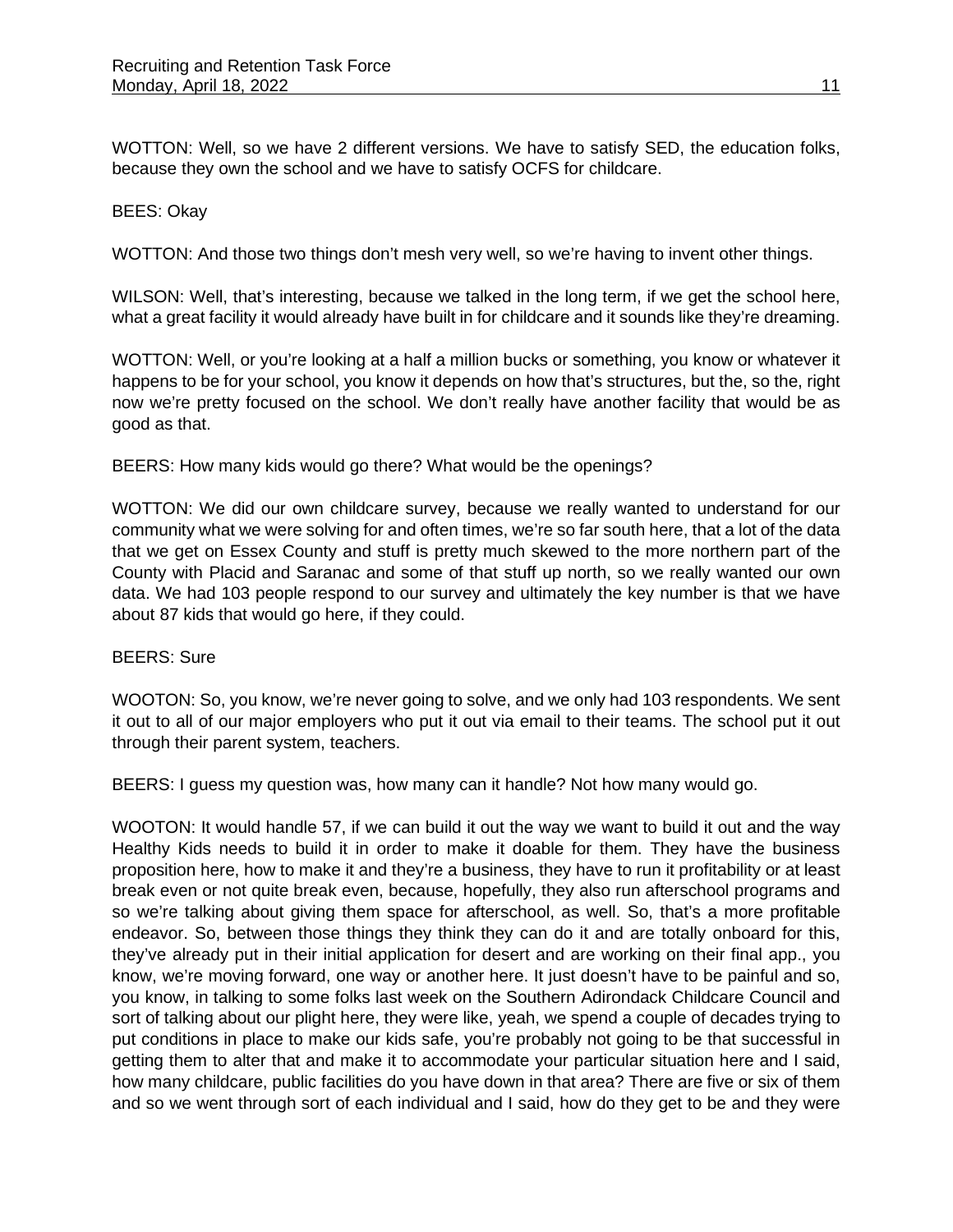all made by private companies and they were all built from scratch and she said, you can't really take an existing facility and build what needs to be built to satisfy regulations. So, we'll do it anyway.

BEERS: Good, you can set the precedent, because it is our intention to move forward with that school.

WILSON: I think we need to end at 12:30 and I'm sorry to do that to you.

WOOTON: You know, look through some of the data that we got on our own community, again, if you want to do your survey, it's just a Survey Monkey, I'll give you all the questions.

WILSON: Yeah, I think you're laying out some good models for us to follow up with the childcare, the learning what you're doing there and I'm meeting with the college, with North Country Community College tomorrow morning and I want to really get you talking with them, because I think the things you're doing, the models you're building, the more we can spread them out into other towns doing things like this and then tie in our recruitment with it. That job fair catalogue is awesome and we should be…

WOOTON: It's worked really great, like we were not sure, like when we did this, we're never sure when we're inviting these things, like what's going to happen, you know we thought, you know, are kids really going to do this? But, we got 87 different things they want to apply for. So, the employers are really going to get their summer people out of this, you know they're going to get what they need out of it and the kids, if they want a job, they're going to get a job.

WILSON: Yeah

WOOTON: Just keep inviting, you know.

BEERS: Really love the resourcefulness.

WILSON: It is amazing what your group is doing and in such a short time, too. But, it shows that, like the issues that we're trying to address, if we don't have someone really dedicated to it, they're hard issues to affect the outcome you want.

WOOTON: And the other thing is, like, you know, when I first started doing this work a few years ago, I don't know anything about economic development at all, but I came from an industry where technology, besides, where they're inviting stuff all the time, that's the whole deal and I was so frustrated in the beginning by how structured everything was and how there was a way that you had to do things. You know, I used to be a lot more interested in applying for grants and things like that and I am getting less and less interested in that all the time, because the restrictions on those grants limited what we can actually do. Whereas, we could actually go and do it with private money, just the cycles alone of 6 months for the application, until you find out what it is and then another few months of administration and then you know the things that you have to meet along the way. I'm like, okay, I could have done this by now.

BEERS: Dan Palmer has an expression, is the juice worth the squeeze?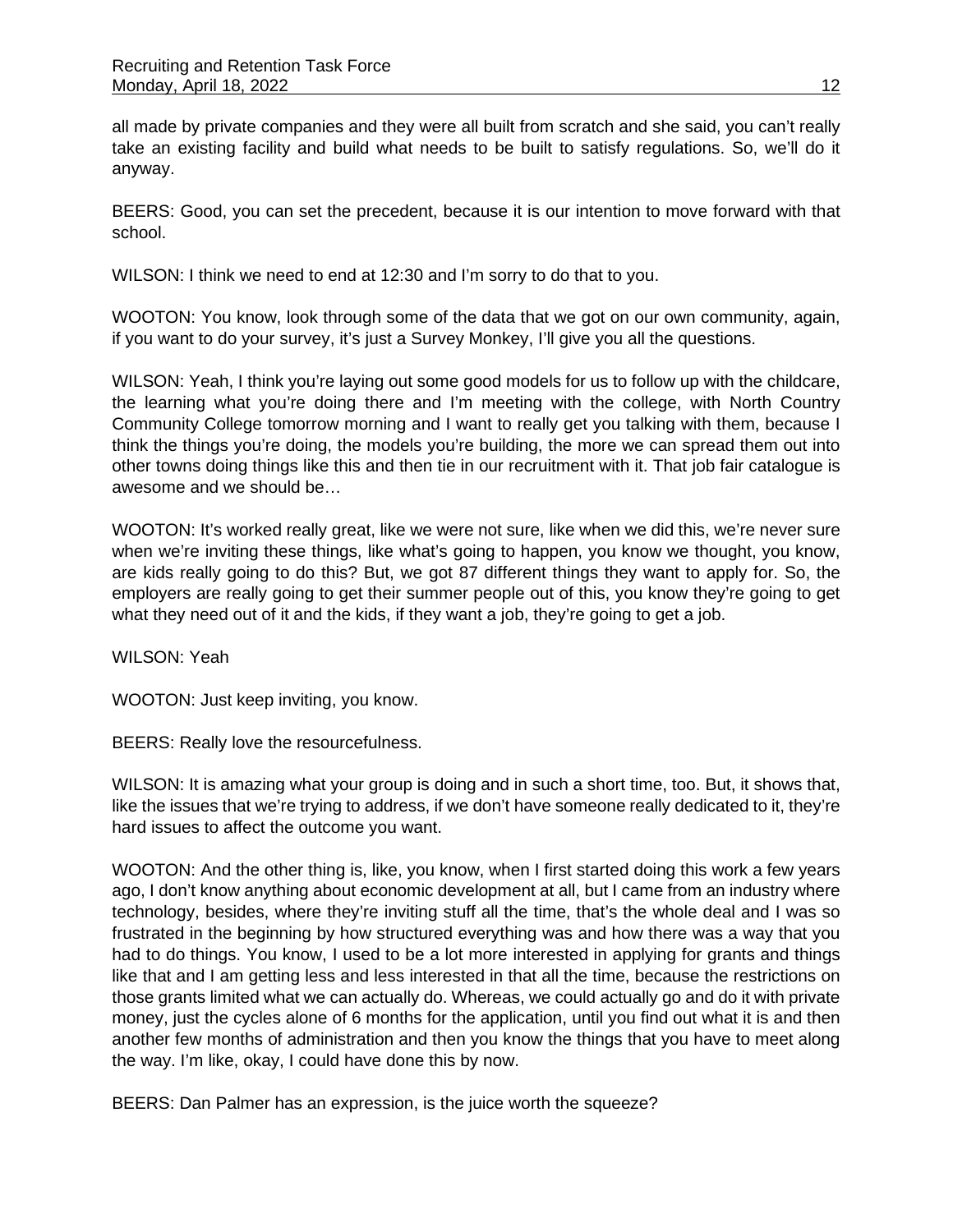# WOOTON: Yeah

BEERS: I would go for these little grants that bogged me down.

WILSON: You have to do the same amount of work for \$5,000.00 as you have to do for a million.

WOOTON: And nobody is going to give us a million, because all we want to do is have a couple people working on projects.

WILSON: But, you're talking about a classic, small community issue. I'm facing this with water. I need \$200,000.00 for one of my water districts. Nobody's going to grant us that money, because we're too small, but that would be an opportunity where efforts like yours, if we have it be a, you know, if we've got 3 or 4 towns together, pooling in, then the grant might be worth it, depending on whether it's childcare or whatever, But, where we're getting enough money to make all that input worth it.

WOOTON: You know, for childcare it's an opportunity for North Country to have a childcare program down in Ticonderoga and we could be training for a bunch of things. We could help ACAP in their home, this is not going to, our, the one at the school is not going to solve our full problem. We need home care providers, as well.

WILSON: And we're building a new school in Keene and same thing, you've got to start from scratch and it's going to have 20 some places, but it's still a fraction of the demand.

WOOTON: Yeah, yeah

WILSON: Thank you Donna.

WOOTON: Thank you so much and call me up, anytime.

WILSON: Well, thanks so much for coming, too.

WOOTON: Do you want to talk housing, real quick?

WILSON: Oh, yeah.

WOOTON: We have a 2-minute thing on housing. Housing, we're taking sort of a 3-prong approach to. Again, hopefully, I'd like to get some public money into our system in some way, but we're really focusing on 3 things. One is, we have a couple of people in our community that are renovating, doing creative things to renovate and create good workforce rentals that a, like a young engineer from, my criteria is like, if a young engineering from International Paper, Salvano, is coming here, you know, they're a professional person, they want to live in a decent place, would they live here? That's the criteria for it is. It's not low income housing, it's not mixed income, it's like, do you want to live here? So, we have some private individuals that are taking some multiunit places or even things creative, like small motels and things like that, renovating those into cool little apartments. And then also working with, down, people doing downtown development,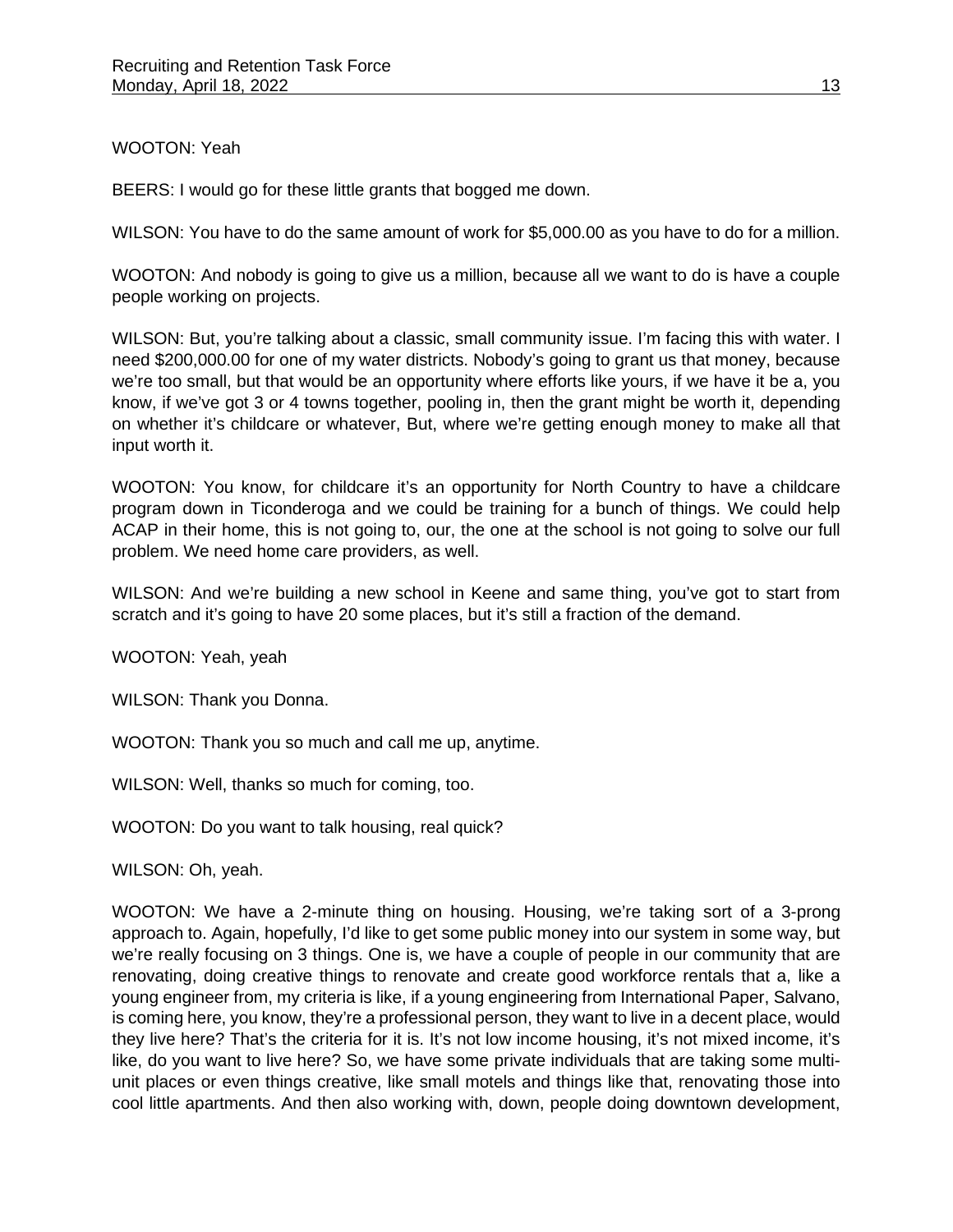we just, if you haven't been in Ti lately, we have a beautiful new, what used to be the Burley House, down on the corner, at the end of the street. A private investor did that and came to us and said, I really want to do something for the community with this building, you know what should I put in the upstairs? Should I put like dance studios for kids or karate studios or what should I put in the top of it? And I said we really are working on trying to get a younger population living in our downtown that can provide the basis for revitalization of all kinds down there. We need apartments for professionals.

WILSON: It's too bad Ken had to leave, because he's been working on the land bank, but I just think we just were talking about our tax foreclosure, what if we could give you a bunch of property?

WOOTON: You can.

WILSON: I know, yeah.

WOOTON: We are LDC, you can.

WILSON: It would be great to…

WOOTON: And we've had a derelict buildings program down in Ticonderoga, identifying buildings and remediating them and stabilizing them and some of those foreclosures. We're about to have, hopefully, soon, the Hacker Building, in downtown Ticonderoga, that Ti Alliance is buying for the tax arrears to be able to repurpose, where we have a waiting business waiting to go there. Could we get the half million dollars, the quarter million dollars that we need to do the roof? No, we cannot. That's the only thing keeping that from being, eight months from now, a viable, massive new attractive in our town. That's what standing between us and a major success there and we just have to get that done before the thing falls down, because then you can spend that quarter million dollars hauling it away and we have a big empty parking lot downtown. But, back to housing, so there's rentals. We do have some people, a couple that lives over in Putman that are moving up, full-time in June and going to be, they're going to bring some help with them and they're going to be buying very distressed houses to renovate and put into our housing market for, you know, things under I would say \$250,000 at the highest, but they're probably doing to be \$180,000.00-\$200,000.00 for single family homes. So, rentals, single family, we do have somebody, we have a piece of property, up behind our town community center, that has all, it was started as a development 25 years ago and got stalled. It has five double townhouses up on the north side of the property, but the rest of it is all, sewer and electrical is already in and could be developed. So, we do have somebody that is working on that, as well. So, that would be condos, maybe a couple of single family homes, similar to what they are doing in Lake Placid with that one development where they have condos and some little capes. So, we're working on those things in those three different ways, trying to concentrate a lot of effort on things that are walkable to downtown, so that we can build that young population downtown that we're looking for. So, looking for anybody who wants to work on things together and partner with that.

BEERS: I'll just tell you, I'm the Public Health Director and we have Creating Healthy Places Grants, that we, as a matter of fact, I've dumped, probably, at least \$300,000.00 into Ticonderoga in the last few years by redoing all our basketball courts, by doing, putting playgrounds in where they weren't, several years ago, actually now, but we're also interested in partnering and